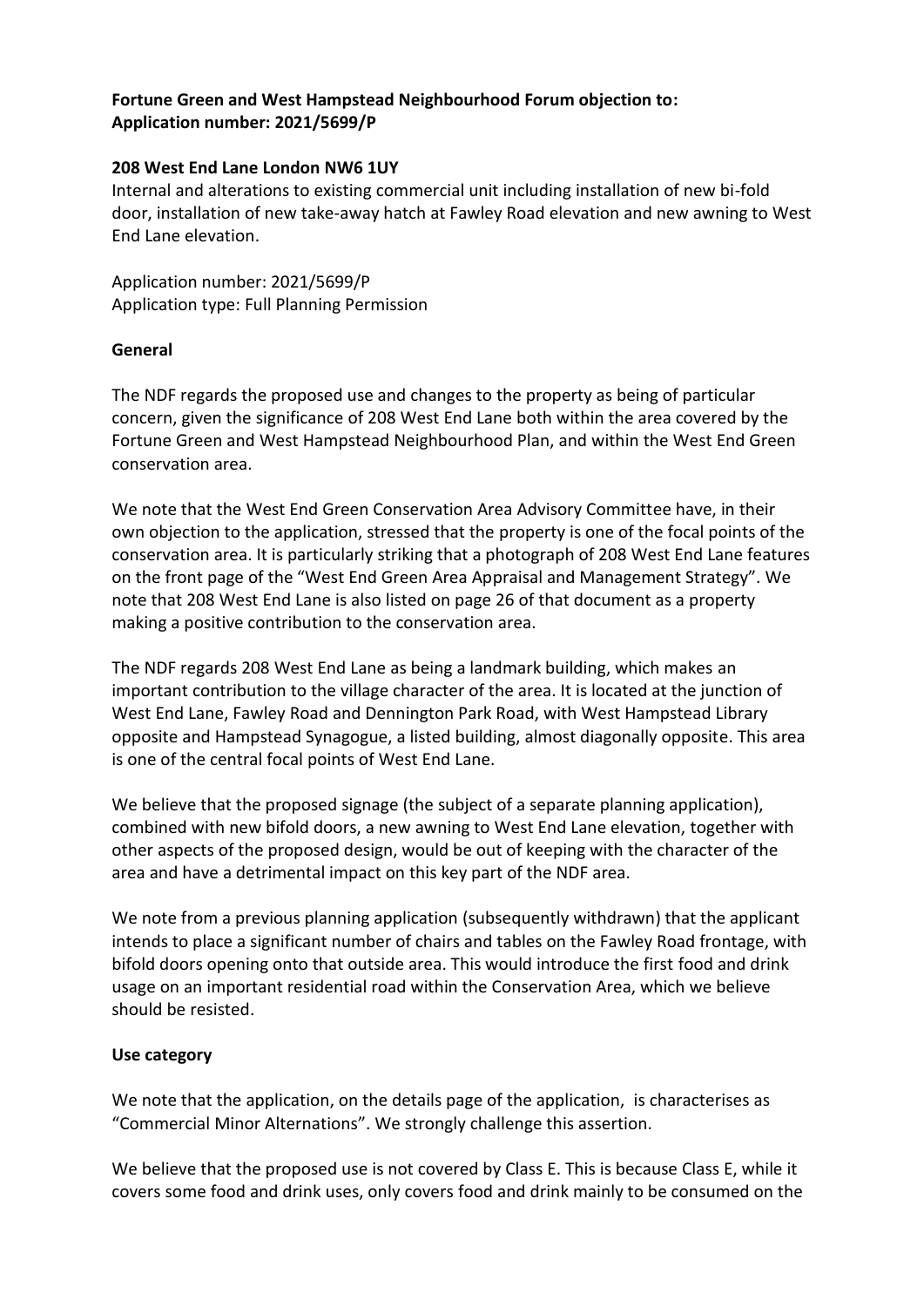premises. Our research indicates that Chipotle's usual model is a delivery-focussed one, and this is supported by the application including a dedicated delivery hatch on the West End Lane frontage (not on the Fawley Road elevation as shown in the application summary). This delivery-focussed use would instead fall within the *sui generis* category specified in Article 3(6)(r) of the Town and Country Planning (Uses Classes) Order 1987 i.e. sale of hot food where that food is mostly undertaken off the premises.

The NDF notes and supports the comments made by a local resident that change from a bank to a fast-food chain operation can scarcely be described as being covered by the "Commercial Minor Alterations" description. It involves changing the use of this key location from a bank with opening hours 9.30am-4.30pm in the week to a fast-food outlet with proposed hours 11 am to 11 pm seven days a week. The noise and additional traffic generated by this new use would have a significant impact on the area.

We note the important issue identified by a local resident in his objection as follows: *"The reason the property in question is set back some distance from Fawley Road in the way that it is (providing a wide pavement of benefit to the community, especially the disabled) is that the property is subject to a restrictive covenant under which the premises can only be used for trade or business if (i) it is 12 yards away from Fawley Road and (ii) the business fronts on to West End Lane. I can supply copies of relevant entries from Land Registry if they would assist. In my view Camden should not permit any development that would facilitate a breach of this covenant, which the proposal clearly would. In other words any development (including outside tables and bi-fold doors that open) should strictly face West End Lane not Fawley Road. This approach is consistent with the aim of minimising impact on the residential-only Fawley Road."*

# **SPD and Local Plan**

We are aware that when there was concern in the early 2000s about the increasing domination of West End Lane by food and drink uses, a Supplementary Planning Document for West Hampstead Retail, Food, Drink and Entertainment Uses was adopted by Camden Council limiting the proportion of food and drink uses in this part of West End Lane. The SDP states that "The Council will not grant planning permission for development which results in the number of ground floor premises in retail use falling below 75% or 50% of the total units in each individual Protected Retail Frontage" . This provision was carried forward in the Camden Local Plan 2017, with regard to limiting the number of food and drink usages on this primary West End Lane frontage. (See Appendix 4 on page 351 and also para 9.18 on page 283 of the 2017 Local Plan). We therefore consider that a further food and drink use on this frontage would be excessive and in conflict with those policies, and should be refused.

Section 3.4 of the SPD is also very important here:

*3.4 Section 9 applies to planning applications for new food, drink and entertainment uses, which include extensions and expansions of existing premises and activities. For a planning application for a new or expanded food, drink or entertainment use, the Council will consider whether the use: • is appropriately located;*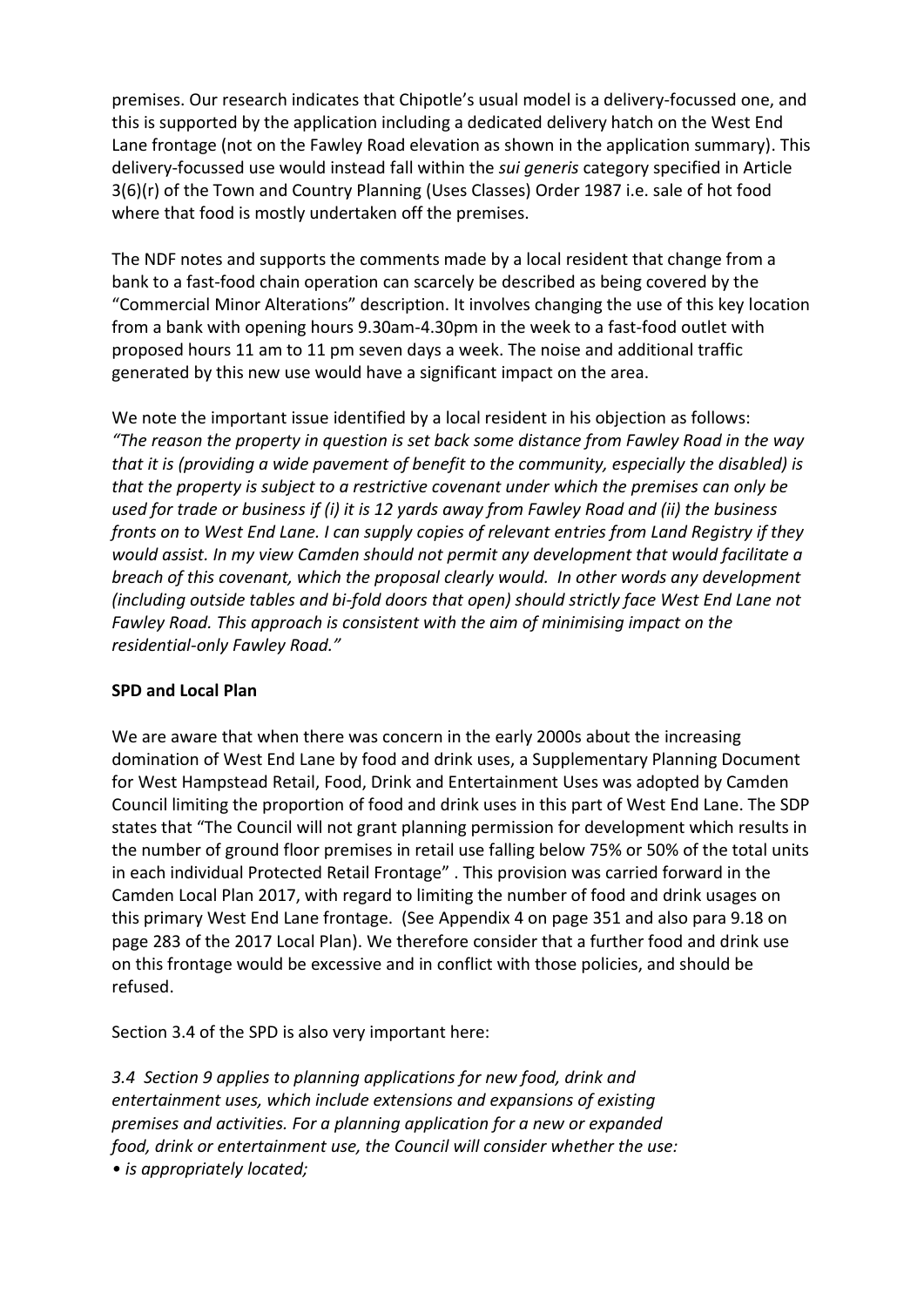- *does not harm the retail function and character of the centre; and*
- *does not create harmful impacts, either individually or cumulatively.*

### **Traffic management issues**

The proposed delivery service hatch on the West End Lane side of the building is immediately adjacent to a pedestrian crossing. This would be extremely dangerous in itself, and would also mean that delivery drivers would be forced to ride across the pavement, as they could not park on the zig-zag lines by crossing.

We presume that you will be seeking comments from Camden's traffic management team on this aspect of the application.

We believe that this issue alone provides strong grounds for rejecting the application.

The following NDP policy is particularly relevant here:

### **POLICY 9: Pavements & Pedestrians**

# **Pedestrian access in the Area - particularly in and around the West Hampstead Growth Area - shall be improved by development that takes into account the following:**

i. Provides safe and wide pavements, giving the maximum possible space to pedestrians. ii. Is set well back from the pavement, where appropriate, with the aim of giving additional pavement space.

iii. Improves accessibility for disabled people and those with push chairs.

iv. Contributes to improved and safer pedestrian crossings – particularly on the roads listed in D14.

#### **Ventilation and waste storage**

An operation based on meat-grilling would clearly require an extraction unit, and we can find no trace of such a unit in the application; the location on the exterior of the premises of such a unit would be a relevant planning consideration. The same applies to external waste storage, for which there appears to be no provision.

#### **Overlap with licensing**

Our research indicates that Chipotle's standard business model involves the sale of alcohol, which would mean that Chipotle would have to apply for a premises licence. This is not of course a planning issue. However, many of the relevant considerations as regards opening hours and disturbance to neighbours are also planning issues, not least because the application involves opening the first food and drink use on Fawley Road, which is a quiet residential road.

Elsewhere in these comments, we urge the Council to reject this application on the grounds of the operation of a delivery hatch on West End Lane, in view of the road and pedestrian safety implications of that. It is hard to see how the delivery operation could instead use the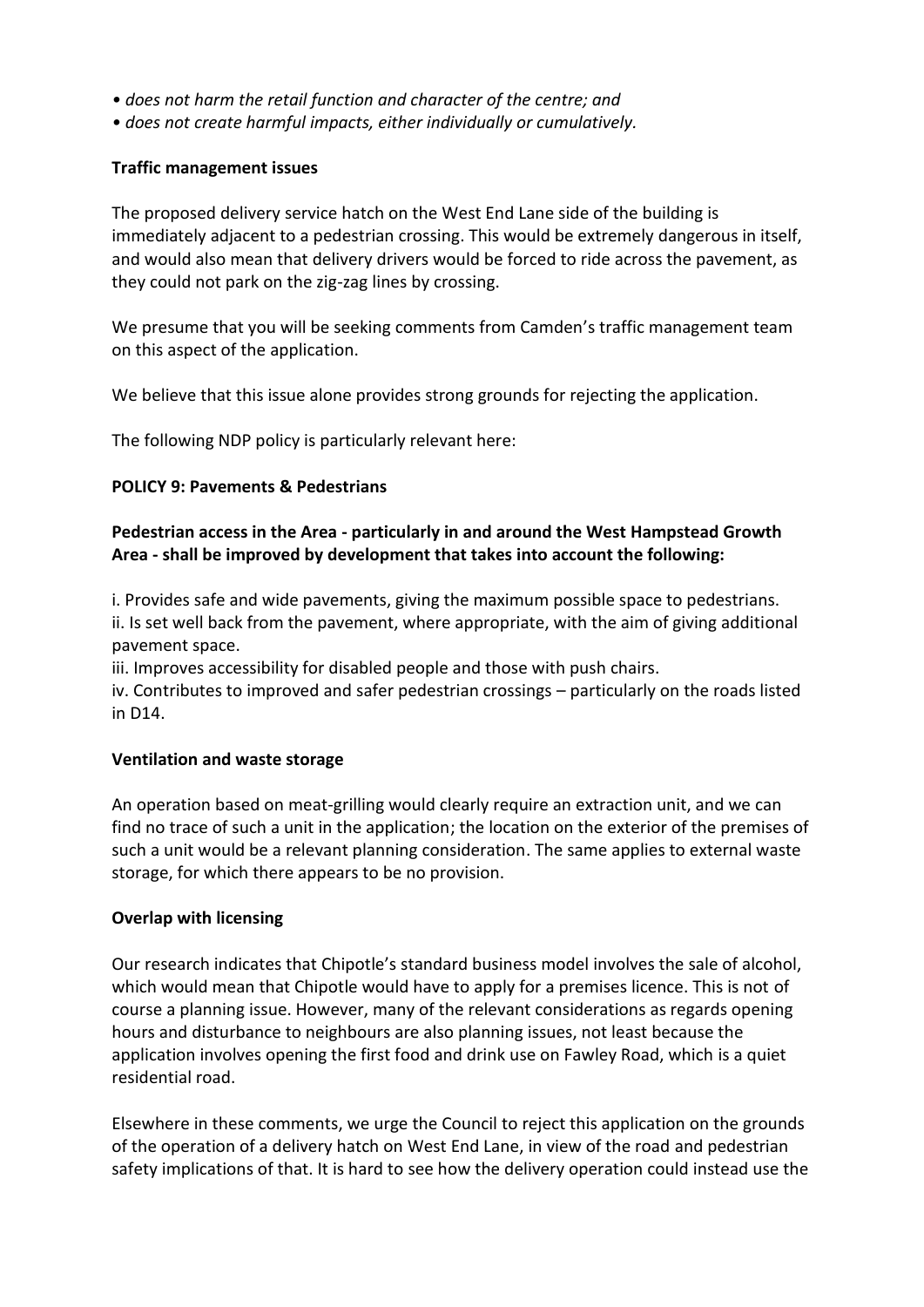rear of the property, which is a private road giving access to a great many homes with entrances via that private road.

### **Other Relevant Extracts from NDP:**

We urge the Council to pay heed to Policy 13 of the NDP, on the West Hampstead Town Centre. There is particular emphasis in this policy on preserving the balance between retail outlets, food/drink outlets and commercial premises, and on supporting independent businesses.

### **POLICY 13: West Hampstead Town Centre**

**Development preserve or enhance the village character of the Town Centre as a mixed retail area with a diverse range of shops and businesses. This shall be achieved by, where appropriate:**

**i. A presumption in favour of preserving or enhancing the character of the Town Centre – especially the large parts of which are also in the West End Green and South Hampstead Conservation Areas.**

**ii. The control of signage, adverts and forecourt developments in keeping with the site context and Conservation Areas, where applicable.**

**iii. Increasing the range of retail outlets, food/drink outlets and commercial premises. iv. Support for development of small/independent shops and businesses, including affordable space.**

**v. Contributions to public realm improvements - which enhance the character of the Town Centre and which are in keeping with the Conservation Areas - where applicable.**

F9. The Area covered by this Plan includes a number of areas classified as Town Centres and Neighbourhood Centres in the CCS, which are of significant importance to the local economy. Town Centres are defined as areas that provide shops, services and facilities for a wide area. Neighbourhood Centres are defined as areas that cater for the day-to-day needs of people living, working and staying nearby.

F10. West Hampstead Town Centre: the NPPF (23) says plans should "promote competitive town centres that provide customer choice and a diverse retail offer and which reflect the individuality of town centres". The London Plan (Table A2.1) classifies West Hampstead as a "district centre" with potential for "medium growth". The CCS (Policy CS7) says "the council will promote successful and vibrant centres…to serve the needs of residents, workers and visitors" by *protecting and enhancing their unique character; providing for a range of shops and services; protecting and promoting small and independent shops; making sure that food, drink and entertainment uses do not have a harmful impact on residents and the local area*; and pursuing individual planning objectives for each centre. The CCS notes (p.74) that the northern end of the centre "has a high quality environment with a 'village' character", while the southern end of the centre, around the stations, "is less attractive and has a poor quality pedestrian environment". It says the Council will *"make sure that development conserves or enhances the special character and appearance of West Hampstead by applying the guidance in the conservation area statements for the area"*. Most of the Town Centre is included in a Conservation Area (see 4A); part of the southern end of the Town Centre is also in the West Hampstead Growth Area (see 4B). Consultations for this Plan and the Place Plan found that